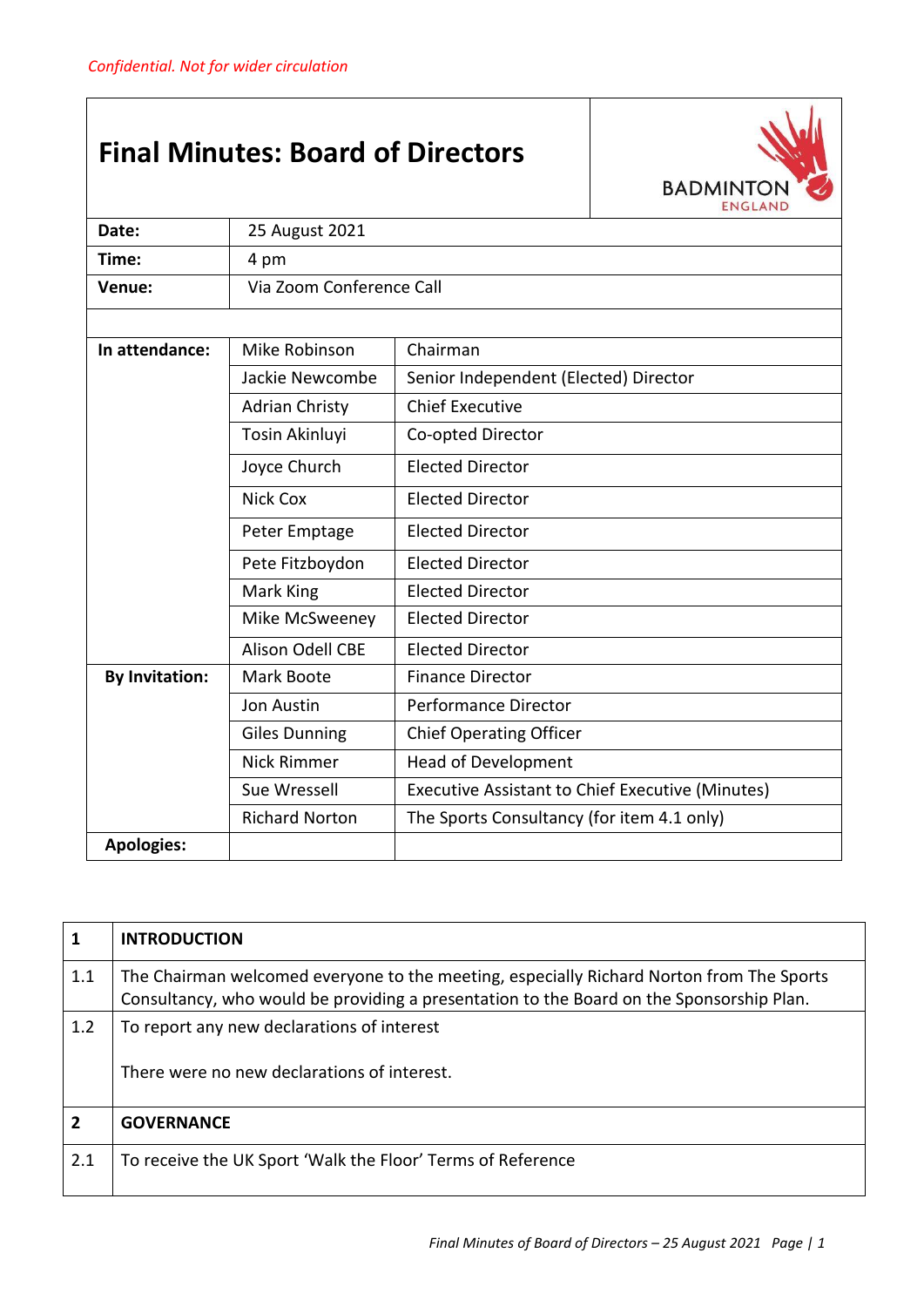|              | The Board received the Terms of Reference and the proposed questions for the Walk the Floor<br>Review by UK Sport and the following points and comments were noted:                                                                                                                                                                                                                                                                                                                                                                                                                                                                                                                                                                                                                                                                                                                                                                                                                                                                                                                                                                                                                                                                    |  |  |
|--------------|----------------------------------------------------------------------------------------------------------------------------------------------------------------------------------------------------------------------------------------------------------------------------------------------------------------------------------------------------------------------------------------------------------------------------------------------------------------------------------------------------------------------------------------------------------------------------------------------------------------------------------------------------------------------------------------------------------------------------------------------------------------------------------------------------------------------------------------------------------------------------------------------------------------------------------------------------------------------------------------------------------------------------------------------------------------------------------------------------------------------------------------------------------------------------------------------------------------------------------------|--|--|
|              | An additional group of England Programme Players, based at the NBC, will be proposed to<br>$\bullet$<br>UK Sport to be included in the review, alongside the GB players. (ACTION: AC)<br>In addition to this, a full system review would be undertaken across the whole England<br>$\bullet$<br>pathway. A date to start is to be confirmed.<br>The UK Sport Walk the Floor independent Panel is appointed and the confirmed dates are<br>$\bullet$<br>16, 17, 20 and 21 September.<br>The players were aware of the Review and that the dates for this would be confirmed<br>$\bullet$<br>shortly. Following the Board meeting, the ToRs would be shared with UK Sport, together<br>with the organisation's suggested questions.<br>Communications about the Walk the Floor review taking place will be drafted and shared<br>with UK Sport, the GB Board and the Badminton England Board for joint approval.<br>The wider system review of the Performance Pathway would be started before Christmas<br>and run over a longer period of time, to underpin the current strategy review. It would<br>be a far reaching and ongoing piece of work and the Purpose would need to be identified<br>in the first instance. (ACTION: AC/NC) |  |  |
|              | The Chief Executive was happy to provide key messages of response to Board Members<br>$\bullet$<br>who might be contacted or asked to comment on the process.                                                                                                                                                                                                                                                                                                                                                                                                                                                                                                                                                                                                                                                                                                                                                                                                                                                                                                                                                                                                                                                                          |  |  |
|              | Please refer to the Action Items Register for updated actions (appended).                                                                                                                                                                                                                                                                                                                                                                                                                                                                                                                                                                                                                                                                                                                                                                                                                                                                                                                                                                                                                                                                                                                                                              |  |  |
| $\mathbf{3}$ | <b>REPORTING</b>                                                                                                                                                                                                                                                                                                                                                                                                                                                                                                                                                                                                                                                                                                                                                                                                                                                                                                                                                                                                                                                                                                                                                                                                                       |  |  |
| 3.1          | To receive the Chief Executive's Report                                                                                                                                                                                                                                                                                                                                                                                                                                                                                                                                                                                                                                                                                                                                                                                                                                                                                                                                                                                                                                                                                                                                                                                                |  |  |
|              | The Board received the Report which included the Management Scorecard and Commentary for                                                                                                                                                                                                                                                                                                                                                                                                                                                                                                                                                                                                                                                                                                                                                                                                                                                                                                                                                                                                                                                                                                                                               |  |  |
|              | Q1 and the following additional comments/points were noted:                                                                                                                                                                                                                                                                                                                                                                                                                                                                                                                                                                                                                                                                                                                                                                                                                                                                                                                                                                                                                                                                                                                                                                            |  |  |
|              | An update on the recent Olympic Games was provided. The Games had been a difficult<br>experience for many of the players, coaches and support staff. The Performance Director<br>thanked his coaching staff for their professional manner when dealing with some of the<br>players, in very difficult situations.<br>Earlier in the day, all players had received their offer letters to return to training and<br>$\bullet$<br>become members of the World Class Performance Programme (WCPP). The letters<br>provided the offer of financial, training and wellbeing support for the athletes while on<br>the WCPP. [REDACTED]<br>[REDACTED]                                                                                                                                                                                                                                                                                                                                                                                                                                                                                                                                                                                         |  |  |
|              | [REDACTED]<br>$\bullet$<br>The Board recognised the extreme amount of pressure and emotional strain that the<br>$\bullet$<br>Performance Director, coaches and support staff had been under and offered their<br>support.<br>[REDACTED]<br>$\bullet$                                                                                                                                                                                                                                                                                                                                                                                                                                                                                                                                                                                                                                                                                                                                                                                                                                                                                                                                                                                   |  |  |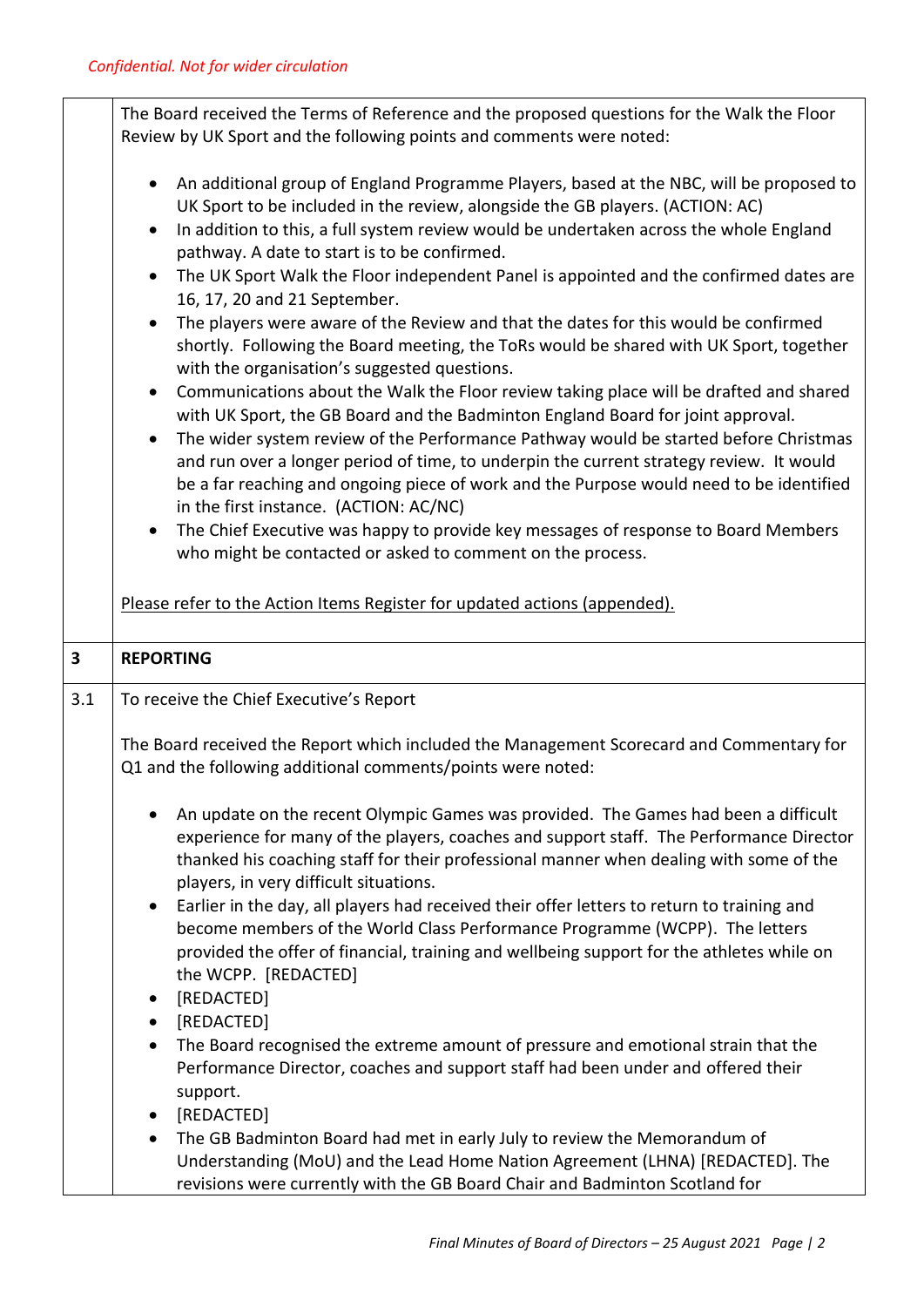|     | consideration. The Board agreed to the amendments within both documents and for the<br>English Representative on the GB Board, Derek Batchelor, to sign the MoU and the Chief<br>Executive to sign the LHNA.<br>The bid to host the Para Badminton World Circuit Grade 2, Level 1 international<br>$\bullet$ |  |  |
|-----|--------------------------------------------------------------------------------------------------------------------------------------------------------------------------------------------------------------------------------------------------------------------------------------------------------------|--|--|
|     | tournament had been put to the BWF. [REDACTED]<br>Work was ongoing on the return to play.                                                                                                                                                                                                                    |  |  |
|     | Decision:                                                                                                                                                                                                                                                                                                    |  |  |
|     | a) The Board approved the amendments to the GB Memorandum of Understanding and the<br>Lead Home Nation Agreement.                                                                                                                                                                                            |  |  |
|     | Please refer to the Action Items Register for updated actions (appended).                                                                                                                                                                                                                                    |  |  |
| 3.2 | The receive the Q1 Management Accounts                                                                                                                                                                                                                                                                       |  |  |
|     | The Board received the Accounts and the Finance Director's Report, which provided a more<br>digestible update of the Q1 accounts. The following points/comments were noted:                                                                                                                                  |  |  |
|     | Q1 had been a quiet quarter, due to lack of activity taking place. This had produced a<br>$\bullet$<br>variance of £400K, partly due to timing.<br>[REDACTED]                                                                                                                                                |  |  |
|     | [REDACTED]<br>$\bullet$<br>The teams were working well within their budget envelopes and this was being<br>$\bullet$                                                                                                                                                                                         |  |  |
|     | monitored by the Finance Director.<br>Cash and reserves were looking healthy.<br>$\bullet$                                                                                                                                                                                                                   |  |  |
|     |                                                                                                                                                                                                                                                                                                              |  |  |
|     | Decision:                                                                                                                                                                                                                                                                                                    |  |  |
|     | The Board approved the Q1 Management Accounts                                                                                                                                                                                                                                                                |  |  |
| 3.3 | To receive the Risk Register                                                                                                                                                                                                                                                                                 |  |  |
|     | The Board received and reviewed the Risk Register and noted the following amendments:                                                                                                                                                                                                                        |  |  |
|     | The current issue with affected players had been added as a risk.<br>$\bullet$                                                                                                                                                                                                                               |  |  |
|     | The concerns about the restart of the game had been reduced.<br>News was still awaited from the BWF about the dates for the Yonex All England 2022.                                                                                                                                                          |  |  |
|     | Until this was confirmed, tickets could not go on sale.                                                                                                                                                                                                                                                      |  |  |
|     | Please refer to the Action Items Register for updated actions (appended).                                                                                                                                                                                                                                    |  |  |
| 3.4 | To receive the Safeguarding Summary Report                                                                                                                                                                                                                                                                   |  |  |
|     | The Board received the latest Report and noted the cases within. There were no further<br>comments.                                                                                                                                                                                                          |  |  |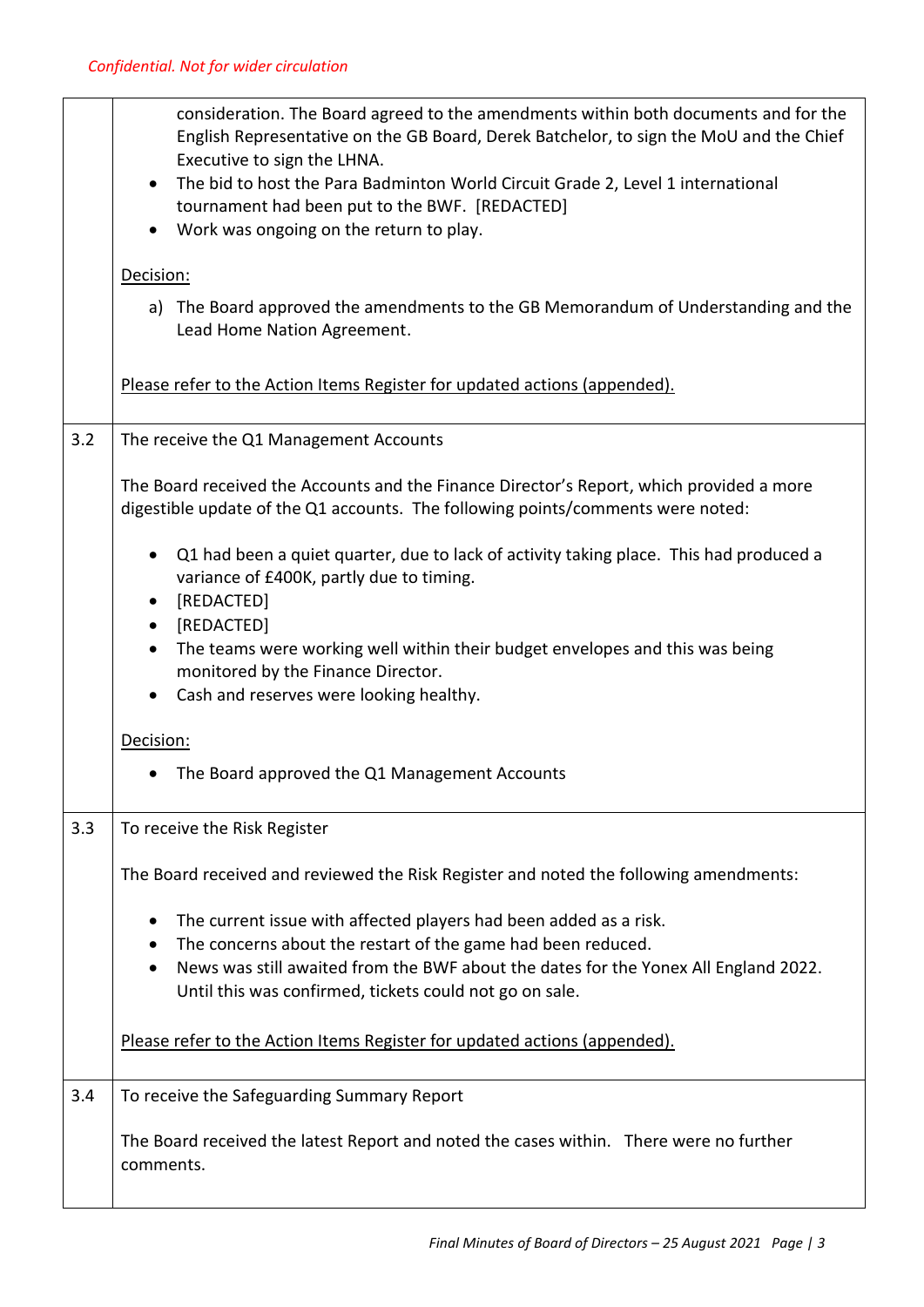| 3.5 | To receive updates from Advisory Boards/Committees:                                                                                                                                                                                                                                                                                                                                                                                                                                                                                                                                                                                                                                                                                                                                                                                                                                                                                                                  |  |
|-----|----------------------------------------------------------------------------------------------------------------------------------------------------------------------------------------------------------------------------------------------------------------------------------------------------------------------------------------------------------------------------------------------------------------------------------------------------------------------------------------------------------------------------------------------------------------------------------------------------------------------------------------------------------------------------------------------------------------------------------------------------------------------------------------------------------------------------------------------------------------------------------------------------------------------------------------------------------------------|--|
|     | <b>Finance and Risk Board</b>                                                                                                                                                                                                                                                                                                                                                                                                                                                                                                                                                                                                                                                                                                                                                                                                                                                                                                                                        |  |
|     | The Board noted the paper provided by the Chair of the Finance & Risk Board.                                                                                                                                                                                                                                                                                                                                                                                                                                                                                                                                                                                                                                                                                                                                                                                                                                                                                         |  |
|     | ii Disciplinary Committee                                                                                                                                                                                                                                                                                                                                                                                                                                                                                                                                                                                                                                                                                                                                                                                                                                                                                                                                            |  |
|     | The Committee is due to meet in early September.                                                                                                                                                                                                                                                                                                                                                                                                                                                                                                                                                                                                                                                                                                                                                                                                                                                                                                                     |  |
|     | iii EDI Working Group                                                                                                                                                                                                                                                                                                                                                                                                                                                                                                                                                                                                                                                                                                                                                                                                                                                                                                                                                |  |
|     | The Group is due to meet in early September.                                                                                                                                                                                                                                                                                                                                                                                                                                                                                                                                                                                                                                                                                                                                                                                                                                                                                                                         |  |
| 4   | <b>STRATEGY</b>                                                                                                                                                                                                                                                                                                                                                                                                                                                                                                                                                                                                                                                                                                                                                                                                                                                                                                                                                      |  |
| 4.1 | To receive the Sponsorship Plan                                                                                                                                                                                                                                                                                                                                                                                                                                                                                                                                                                                                                                                                                                                                                                                                                                                                                                                                      |  |
|     | Richard Norton (RN) from The Sports Consultancy, joined the meeting and provided a<br>presentation to the Board. The following comments were noted:                                                                                                                                                                                                                                                                                                                                                                                                                                                                                                                                                                                                                                                                                                                                                                                                                  |  |
|     | The Sports Consultancy (TSC) were appointed by Badminton England, through the<br>٠<br>commercial grant provided by Sport England, to help Badminton England to grow and<br>diversify its commercial opportunities.<br>The engagement of TSC was to provide a sponsorship strategy, bringing together the<br>$\bullet$<br>rights held by the organisation into one place and then take them to market to seek the<br>right deal(s) with the right brands.<br>TSC felt there was a clear international and a domestic proposition for Badminton<br>$\bullet$<br>England and finding the right brand would be key.<br>Understanding the value proposition and the data of the audience was important.<br>RN took the Board through the sponsorship deck prepared for a current proposal with<br>[REDACED]. [REDACTED].<br>[REDACTED]<br>The Board welcomed the presentation and thanked TSC for the work they had produced<br>and were hopeful this would reap rewards. |  |
| 5   | <b>MINUTES and ACTION POINTS</b>                                                                                                                                                                                                                                                                                                                                                                                                                                                                                                                                                                                                                                                                                                                                                                                                                                                                                                                                     |  |
| 5.1 | To approve the minutes of the Board of Directors' meeting held on 28 July 2021<br>The Minutes were approved nem com.<br>Decision:<br>a) The Board approved the minutes of the Board of Directors' meeting held on 28 July 2021                                                                                                                                                                                                                                                                                                                                                                                                                                                                                                                                                                                                                                                                                                                                       |  |
| 5.2 | To review actions Requiring Attention only contained within the Action Items Register                                                                                                                                                                                                                                                                                                                                                                                                                                                                                                                                                                                                                                                                                                                                                                                                                                                                                |  |
|     | The Board received and noted the Action Items Register and no additional points were noted.                                                                                                                                                                                                                                                                                                                                                                                                                                                                                                                                                                                                                                                                                                                                                                                                                                                                          |  |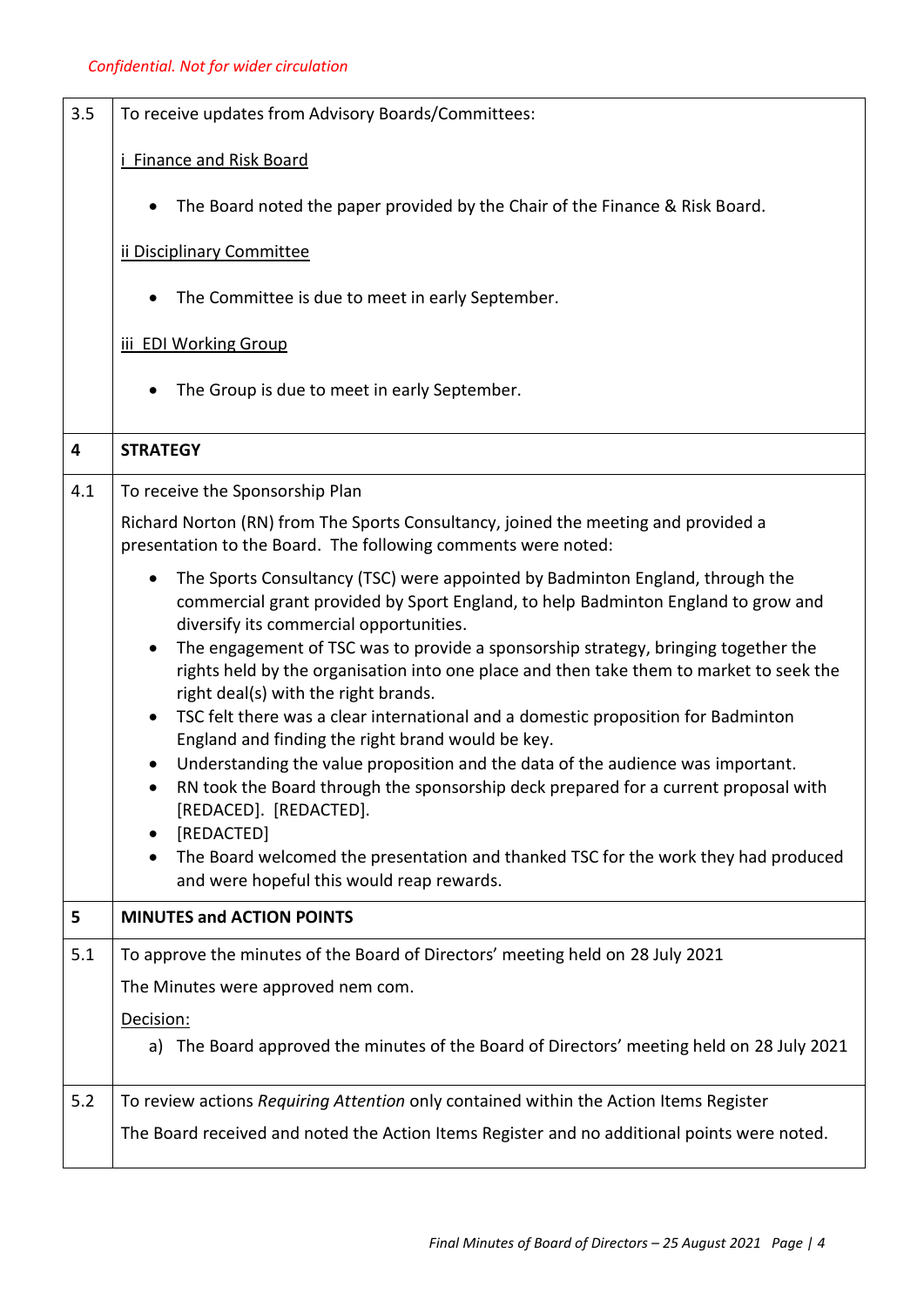| 5.3 | Matters Arising from the Board Meetings of 28 July 2021 not notified in advance of the meeting<br>and not included in the agenda. |  |  |
|-----|-----------------------------------------------------------------------------------------------------------------------------------|--|--|
|     | There were no further matters arising.                                                                                            |  |  |
| ь   | AoB                                                                                                                               |  |  |
|     | There was no other business.                                                                                                      |  |  |

The meeting closed at 6.50 pm